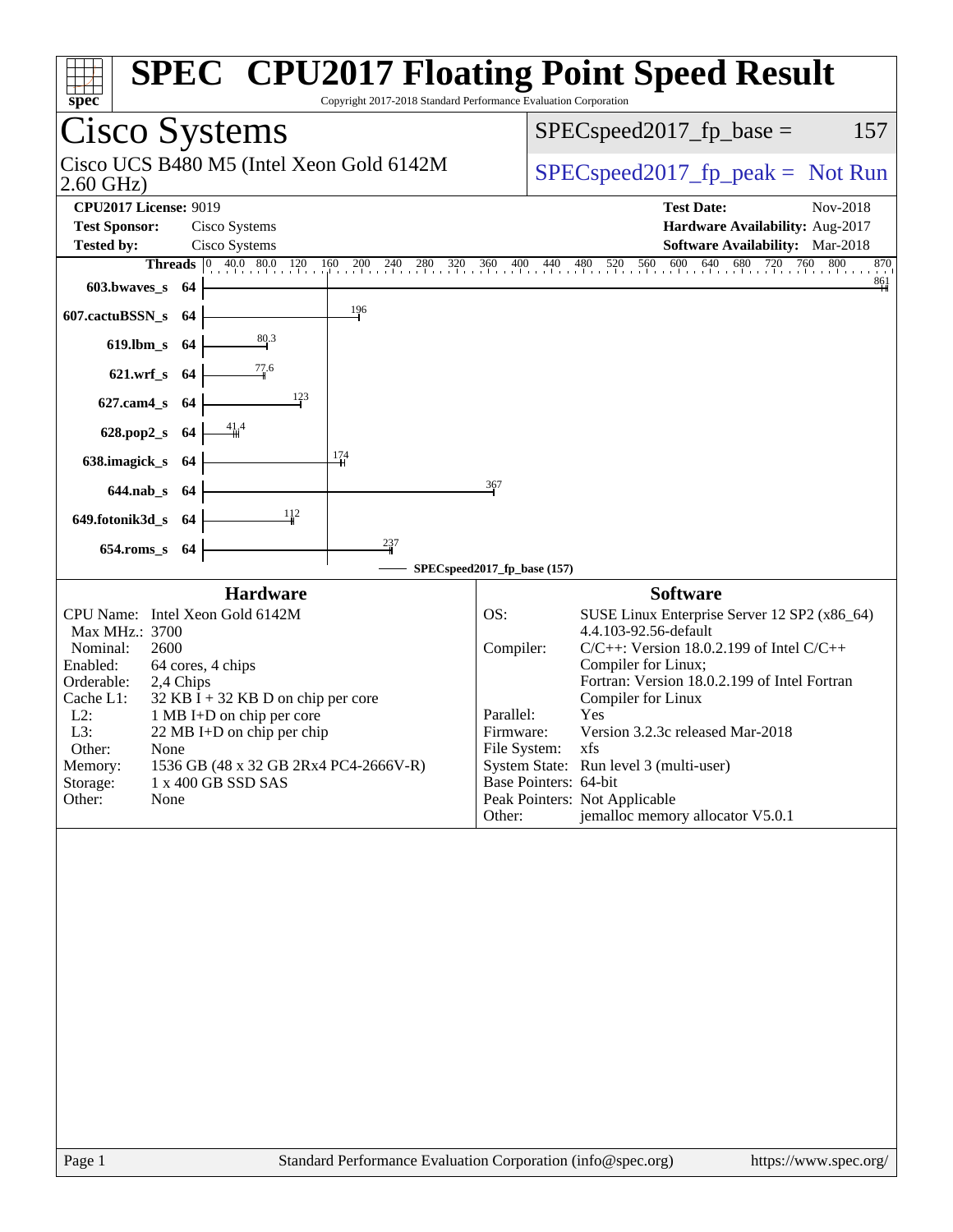

Copyright 2017-2018 Standard Performance Evaluation Corporation

## Cisco Systems

2.60 GHz) Cisco UCS B480 M5 (Intel Xeon Gold 6142M  $\big|$  [SPECspeed2017\\_fp\\_peak =](http://www.spec.org/auto/cpu2017/Docs/result-fields.html#SPECspeed2017fppeak) Not Run

 $SPEC speed2017_fp\_base = 157$ 

**[CPU2017 License:](http://www.spec.org/auto/cpu2017/Docs/result-fields.html#CPU2017License)** 9019 **[Test Date:](http://www.spec.org/auto/cpu2017/Docs/result-fields.html#TestDate)** Nov-2018 **[Test Sponsor:](http://www.spec.org/auto/cpu2017/Docs/result-fields.html#TestSponsor)** Cisco Systems **[Hardware Availability:](http://www.spec.org/auto/cpu2017/Docs/result-fields.html#HardwareAvailability)** Aug-2017 **[Tested by:](http://www.spec.org/auto/cpu2017/Docs/result-fields.html#Testedby)** Cisco Systems **[Software Availability:](http://www.spec.org/auto/cpu2017/Docs/result-fields.html#SoftwareAvailability)** Mar-2018

## **[Results Table](http://www.spec.org/auto/cpu2017/Docs/result-fields.html#ResultsTable)**

|                                              | <b>Base</b>    |                |            |                |            | <b>Peak</b>    |            |                |                |              |                |              |                |              |
|----------------------------------------------|----------------|----------------|------------|----------------|------------|----------------|------------|----------------|----------------|--------------|----------------|--------------|----------------|--------------|
| <b>Benchmark</b>                             | <b>Threads</b> | <b>Seconds</b> | Ratio      | <b>Seconds</b> | Ratio      | <b>Seconds</b> | Ratio      | <b>Threads</b> | <b>Seconds</b> | <b>Ratio</b> | <b>Seconds</b> | <b>Ratio</b> | <b>Seconds</b> | <b>Ratio</b> |
| $603.bwaves$ s                               | 64             | 68.5           | 861        | 68.3           | 863        | 68.9           | 856        |                |                |              |                |              |                |              |
| 607.cactuBSSN s                              | 64             | 84.8           | 196        | 85.0           | 196        | 84.8           | 197        |                |                |              |                |              |                |              |
| $619.$ lbm_s                                 | 64             | 65.2           | 80.3       | 65.1           | 80.4       | 65.3           | 80.2       |                |                |              |                |              |                |              |
| $621.wrf$ s                                  | 64             | 174            | 75.9       | 170            | 77.7       | 171            | 77.6       |                |                |              |                |              |                |              |
| $627$ .cam $4 \text{ s}$                     | 64             | 72.7           | 122        | 71.6           | 124        | 71.9           | <u>123</u> |                |                |              |                |              |                |              |
| $628.pop2_s$                                 | 64             | 266            | 44.6       | 286            | 41.4       | 305            | 38.9       |                |                |              |                |              |                |              |
| 638.imagick_s                                | 64             | 80.9           | 178        | 83.2           | 173        | 83.0           | 174        |                |                |              |                |              |                |              |
| $644$ .nab s                                 | 64             | 47.6           | <u>367</u> | 47.7           | 366        | 47.6           | 367        |                |                |              |                |              |                |              |
| 649.fotonik3d s                              | 64             | 82.3           | 111        | 81.3           | <u>112</u> | 80.0           | 114        |                |                |              |                |              |                |              |
| $654$ .roms s                                | 64             | 65.9           | 239        | 66.9           | 235        | 66.4           | <u>237</u> |                |                |              |                |              |                |              |
| $SPEC speed2017$ fp base =<br>157            |                |                |            |                |            |                |            |                |                |              |                |              |                |              |
| $SPECspeed2017_fp\_peak =$<br><b>Not Run</b> |                |                |            |                |            |                |            |                |                |              |                |              |                |              |

Results appear in the [order in which they were run.](http://www.spec.org/auto/cpu2017/Docs/result-fields.html#RunOrder) Bold underlined text [indicates a median measurement](http://www.spec.org/auto/cpu2017/Docs/result-fields.html#Median).

### **[Operating System Notes](http://www.spec.org/auto/cpu2017/Docs/result-fields.html#OperatingSystemNotes)**

Stack size set to unlimited using "ulimit -s unlimited"

### **[General Notes](http://www.spec.org/auto/cpu2017/Docs/result-fields.html#GeneralNotes)**

Environment variables set by runcpu before the start of the run: KMP\_AFFINITY = "granularity=fine,compact" LD\_LIBRARY\_PATH = "/opt/cpu2017/lib/ia32:/opt/cpu2017/lib/intel64:/opt/cpu2017/je5.0.1-32:/opt/cpu2017/je5.0.1-64" OMP\_STACKSIZE = "192M"

 Binaries compiled on a system with 1x Intel Core i7-6700K CPU + 32GB RAM memory using Redhat Enterprise Linux 7.5 Transparent Huge Pages enabled by default Prior to runcpu invocation Filesystem page cache synced and cleared with: sync; echo 3> /proc/sys/vm/drop\_caches Yes: The test sponsor attests, as of date of publication, that CVE-2017-5754 (Meltdown) is mitigated in the system as tested and documented. Yes: The test sponsor attests, as of date of publication, that CVE-2017-5753 (Spectre variant 1) is mitigated in the system as tested and documented. Yes: The test sponsor attests, as of date of publication, that CVE-2017-5715 (Spectre variant 2) is mitigated in the system as tested and documented. jemalloc, a general purpose malloc implementation built with the RedHat Enterprise 7.5, and the system compiler gcc 4.8.5 sources available from jemalloc.net or <https://github.com/jemalloc/jemalloc/releases>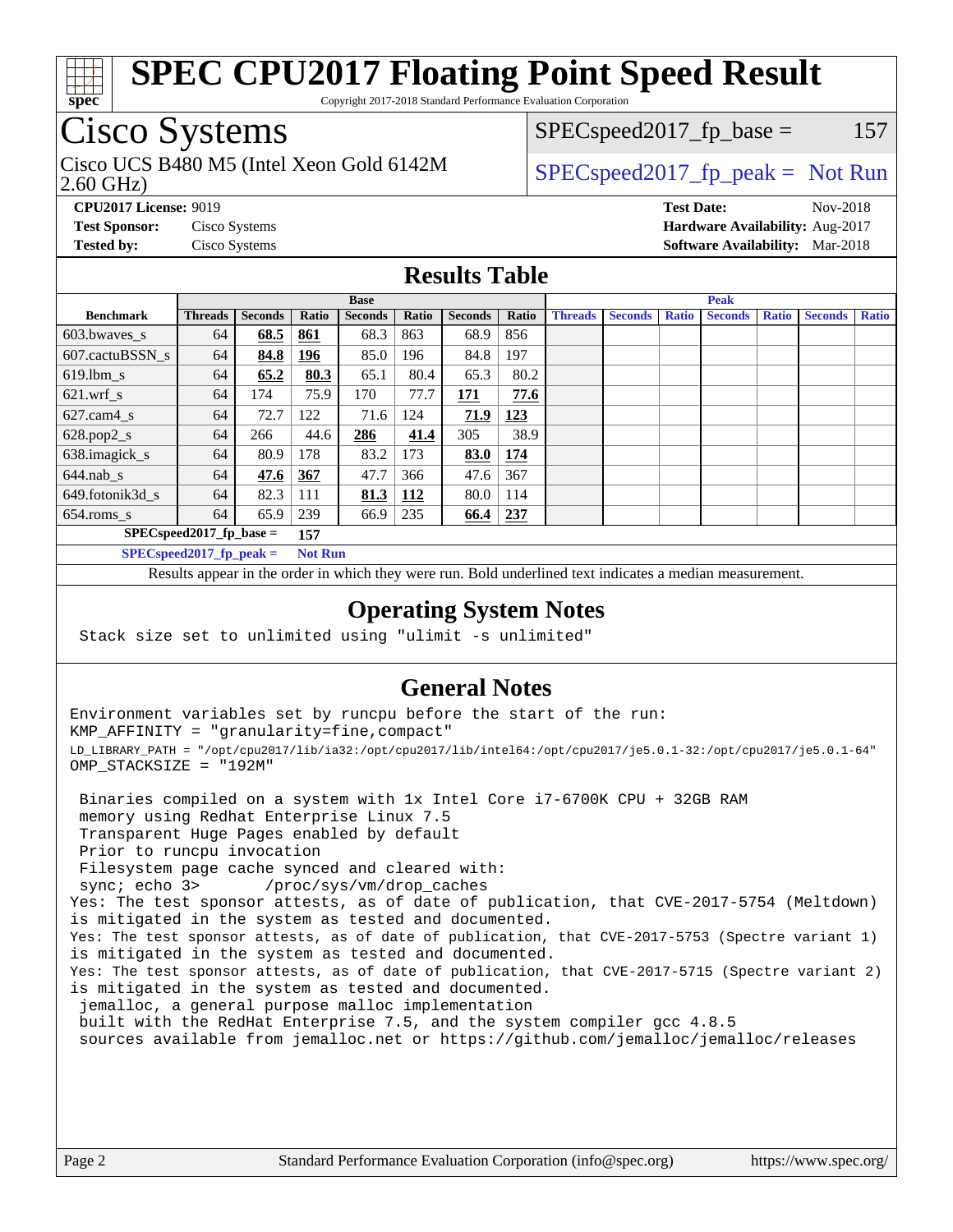

Copyright 2017-2018 Standard Performance Evaluation Corporation

# Cisco Systems<br>Cisco UCS B480 M5 (Intel Xeon Gold 6142M)

2.60 GHz)

 $SPECspeed2017_fp\_base = 157$ 

 $SPEC speed2017_fp\_peak = Not Run$ 

**[Tested by:](http://www.spec.org/auto/cpu2017/Docs/result-fields.html#Testedby)** Cisco Systems **[Software Availability:](http://www.spec.org/auto/cpu2017/Docs/result-fields.html#SoftwareAvailability)** Mar-2018

**[CPU2017 License:](http://www.spec.org/auto/cpu2017/Docs/result-fields.html#CPU2017License)** 9019 **[Test Date:](http://www.spec.org/auto/cpu2017/Docs/result-fields.html#TestDate)** Nov-2018 **[Test Sponsor:](http://www.spec.org/auto/cpu2017/Docs/result-fields.html#TestSponsor)** Cisco Systems **[Hardware Availability:](http://www.spec.org/auto/cpu2017/Docs/result-fields.html#HardwareAvailability)** Aug-2017

## **[Platform Notes](http://www.spec.org/auto/cpu2017/Docs/result-fields.html#PlatformNotes)**

| BIOS Settings:<br>Intel HyperThreading Technology set to Disabled<br>CPU performance set to Enterprise<br>Power Performance Tuning set to OS Controls<br>SNC set to Disabled<br>Patrol Scrub set to Disabled<br>Sysinfo program /opt/cpu2017/bin/sysinfo<br>running on linux-vb5q Sat Nov 10 19:25:40 2018<br>For more information on this section, see<br>From /proc/cpuinfo<br>4 "physical id"s (chips)<br>64 "processors"<br>cpu cores : 16<br>siblings : 16 | Rev: r5797 of 2017-06-14 96c45e4568ad54c135fd618bcc091c0f<br>SUT (System Under Test) info as seen by some common utilities.<br>https://www.spec.org/cpu2017/Docs/config.html#sysinfo<br>model name : Intel(R) Xeon(R) Gold 6142M CPU @ 2.60GHz<br>cores, siblings (Caution: counting these is hw and system dependent. The following<br>excerpts from /proc/cpuinfo might not be reliable. Use with caution.)<br>physical 0: cores 0 1 2 3 4 5 6 7 8 9 10 11 12 13 14 15<br>physical 1: cores 0 1 2 3 4 5 6 7 8 9 10 11 12 13 14 15<br>physical 2: cores 0 1 2 3 4 5 6 7 8 9 10 11 12 13 14 15<br>physical 3: cores 0 1 2 3 4 5 6 7 8 9 10 11 12 13 14 15 |                       |
|-----------------------------------------------------------------------------------------------------------------------------------------------------------------------------------------------------------------------------------------------------------------------------------------------------------------------------------------------------------------------------------------------------------------------------------------------------------------|-----------------------------------------------------------------------------------------------------------------------------------------------------------------------------------------------------------------------------------------------------------------------------------------------------------------------------------------------------------------------------------------------------------------------------------------------------------------------------------------------------------------------------------------------------------------------------------------------------------------------------------------------------------|-----------------------|
| From 1scpu:<br>Architecture: x86_64<br>CPU op-mode(s): 32-bit, 64-bit<br>Byte Order: Little Endian<br>CPU(s):<br>On-line CPU(s) list: $0-63$<br>Thread(s) per core:<br>$Core(s)$ per socket: 16<br>Socket(s):<br>NUMA node(s):<br>Vendor ID:<br>CPU family:<br>Model:<br>Model name:<br>Stepping:<br>CPU MHz:<br>CPU max MHz:<br>CPU min MHz:<br>BogoMIPS:<br>Virtualization:                                                                                   | 64<br>$\mathbf{1}$<br>4<br>$\overline{4}$<br>GenuineIntel<br>6<br>85<br>Intel(R) Xeon(R) Gold 6142M CPU @ 2.60GHz<br>4<br>1256.235<br>3700.0000<br>1000.0000<br>5199.95<br>$VT - x$                                                                                                                                                                                                                                                                                                                                                                                                                                                                       |                       |
| Page 3                                                                                                                                                                                                                                                                                                                                                                                                                                                          | (Continued on next page)<br>Standard Performance Evaluation Corporation (info@spec.org)                                                                                                                                                                                                                                                                                                                                                                                                                                                                                                                                                                   | https://www.spec.org/ |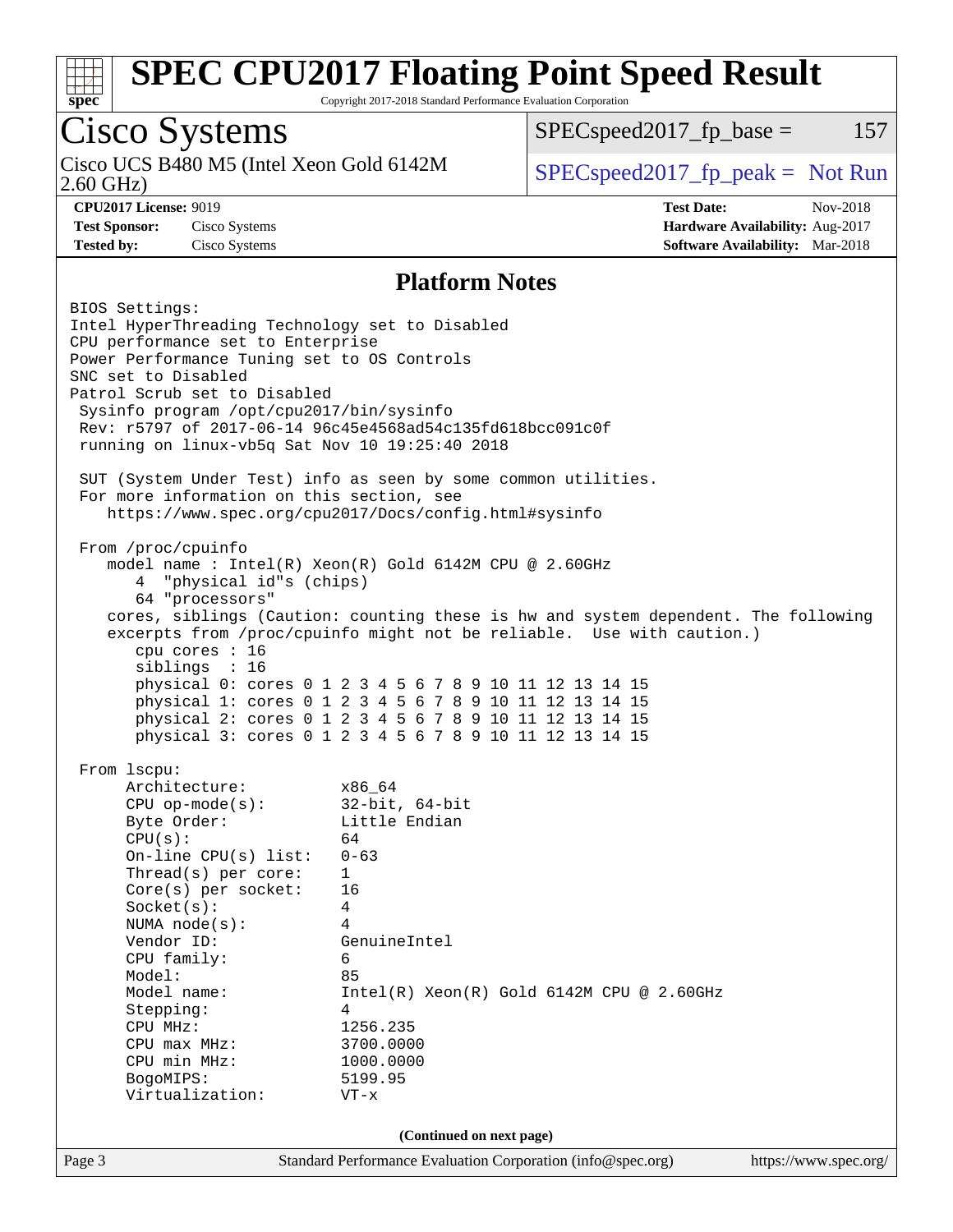

Copyright 2017-2018 Standard Performance Evaluation Corporation

Cisco Systems

Cisco UCS B480 M5 (Intel Xeon Gold 6142M  $\big|$  [SPECspeed2017\\_fp\\_peak =](http://www.spec.org/auto/cpu2017/Docs/result-fields.html#SPECspeed2017fppeak) Not Run

 $SPEC speed2017_fp\_base = 157$ 

2.60 GHz)

**[CPU2017 License:](http://www.spec.org/auto/cpu2017/Docs/result-fields.html#CPU2017License)** 9019 **[Test Date:](http://www.spec.org/auto/cpu2017/Docs/result-fields.html#TestDate)** Nov-2018 **[Test Sponsor:](http://www.spec.org/auto/cpu2017/Docs/result-fields.html#TestSponsor)** Cisco Systems **[Hardware Availability:](http://www.spec.org/auto/cpu2017/Docs/result-fields.html#HardwareAvailability)** Aug-2017 **[Tested by:](http://www.spec.org/auto/cpu2017/Docs/result-fields.html#Testedby)** Cisco Systems **[Software Availability:](http://www.spec.org/auto/cpu2017/Docs/result-fields.html#SoftwareAvailability)** Mar-2018

### **[Platform Notes \(Continued\)](http://www.spec.org/auto/cpu2017/Docs/result-fields.html#PlatformNotes)**

| $L1d$ cache:            | 32K       |
|-------------------------|-----------|
| $L1i$ cache:            | 32K       |
| $L2$ cache:             | 1024K     |
| $L3$ cache:             | 22528K    |
| NUMA node0 CPU(s):      | $0 - 15$  |
| NUMA nodel CPU(s):      | $16 - 31$ |
| NUMA node2 CPU(s):      | $32 - 47$ |
| NUMA $node3$ $CPU(s)$ : | $48 - 63$ |
|                         |           |

Flags: fpu vme de pse tsc msr pae mce cx8 apic sep mtrr pge mca cmov pat pse36 clflush dts acpi mmx fxsr sse sse2 ss ht tm pbe syscall nx pdpe1gb rdtscp lm constant\_tsc art arch\_perfmon pebs bts rep\_good nopl xtopology nonstop\_tsc aperfmperf eagerfpu pni pclmulqdq dtes64 monitor ds\_cpl vmx smx est tm2 ssse3 sdbg fma cx16 xtpr pdcm pcid dca sse4\_1 sse4\_2 x2apic movbe popcnt tsc\_deadline\_timer aes xsave avx f16c rdrand lahf\_lm abm 3dnowprefetch ida arat epb invpcid\_single pln pts dtherm hwp hwp\_act\_window hwp\_epp hwp\_pkg\_req intel\_pt spec\_ctrl kaiser tpr\_shadow vnmi flexpriority ept vpid fsgsbase tsc\_adjust bmi1 hle avx2 smep bmi2 erms invpcid rtm cqm mpx avx512f avx512dq rdseed adx smap clflushopt clwb avx512cd avx512bw avx512vl xsaveopt xsavec xgetbv1 cqm\_llc cqm\_occup\_llc

```
 /proc/cpuinfo cache data
    cache size : 22528 KB
```
 From numactl --hardware WARNING: a numactl 'node' might or might not correspond to a physical chip.

| $available: 4 nodes (0-3)$                                   |  |  |  |  |  |  |  |
|--------------------------------------------------------------|--|--|--|--|--|--|--|
| node 0 cpus: 0 1 2 3 4 5 6 7 8 9 10 11 12 13 14 15           |  |  |  |  |  |  |  |
| node 0 size: 385463 MB                                       |  |  |  |  |  |  |  |
| node 0 free: 381472 MB                                       |  |  |  |  |  |  |  |
| node 1 cpus: 16 17 18 19 20 21 22 23 24 25 26 27 28 29 30 31 |  |  |  |  |  |  |  |
| node 1 size: 387057 MB                                       |  |  |  |  |  |  |  |
| node 1 free: 385287 MB                                       |  |  |  |  |  |  |  |
| node 2 cpus: 32 33 34 35 36 37 38 39 40 41 42 43 44 45 46 47 |  |  |  |  |  |  |  |
| node 2 size: 387057 MB                                       |  |  |  |  |  |  |  |
| node 2 free: 385790 MB                                       |  |  |  |  |  |  |  |
| node 3 cpus: 48 49 50 51 52 53 54 55 56 57 58 59 60 61 62 63 |  |  |  |  |  |  |  |
| node 3 size: 387054 MB                                       |  |  |  |  |  |  |  |
| node 3 free: 384577 MB                                       |  |  |  |  |  |  |  |
| node distances:                                              |  |  |  |  |  |  |  |
| node 0 1 2 3                                                 |  |  |  |  |  |  |  |
| 0: 10 21 21 21                                               |  |  |  |  |  |  |  |
| 1: 21 10<br>21<br>21                                         |  |  |  |  |  |  |  |
| 2:<br>21 21<br>21<br>10                                      |  |  |  |  |  |  |  |
| 3:<br>21 21<br>21 10                                         |  |  |  |  |  |  |  |
| From /proc/meminfo                                           |  |  |  |  |  |  |  |
| MemTotal:<br>1583751284 kB                                   |  |  |  |  |  |  |  |
| HugePages_Total:<br>$\Omega$                                 |  |  |  |  |  |  |  |
|                                                              |  |  |  |  |  |  |  |
| (Continued on next page)                                     |  |  |  |  |  |  |  |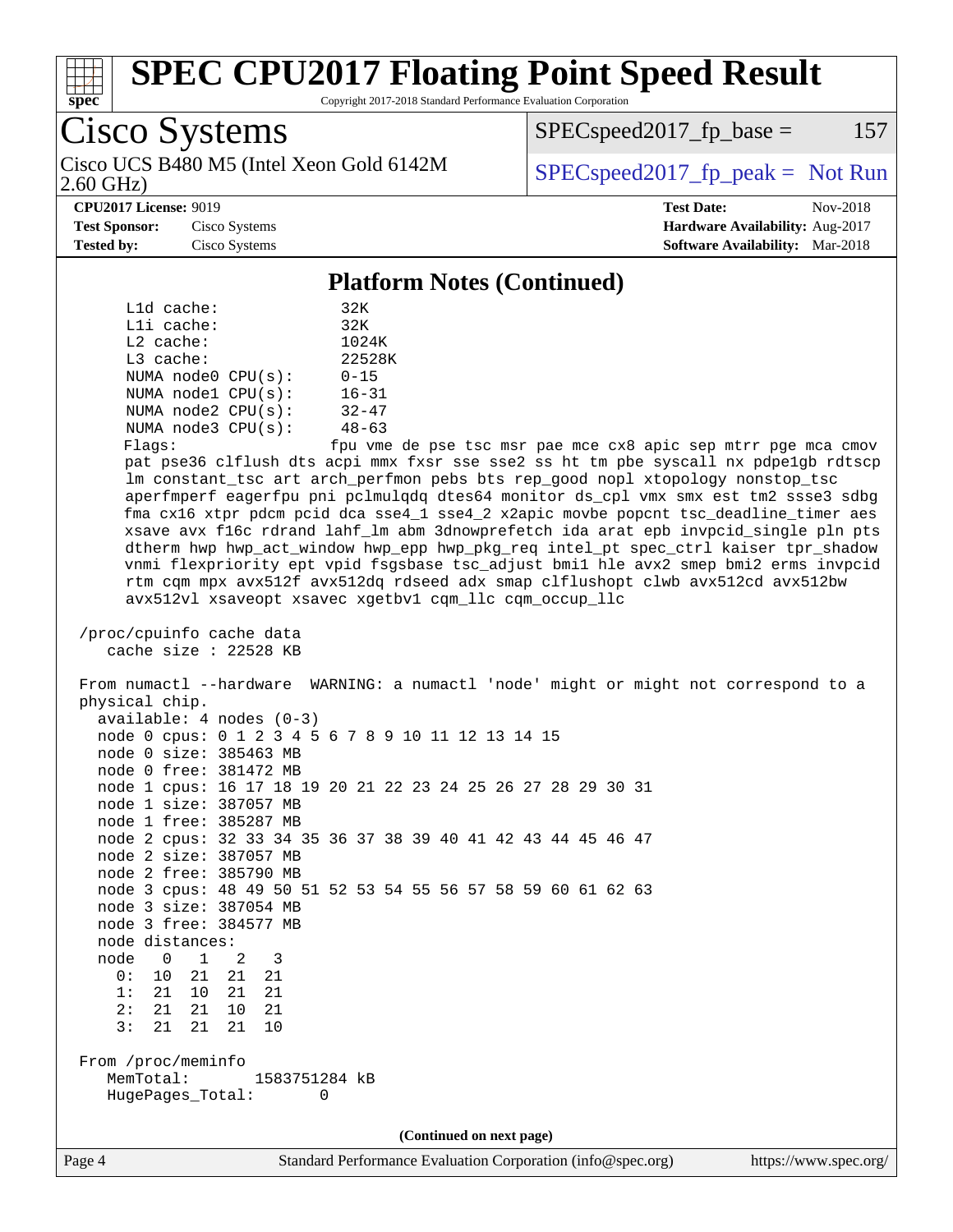

Copyright 2017-2018 Standard Performance Evaluation Corporation

Cisco Systems 2.60 GHz) Cisco UCS B480 M5 (Intel Xeon Gold 6142M  $\big|$  [SPECspeed2017\\_fp\\_peak =](http://www.spec.org/auto/cpu2017/Docs/result-fields.html#SPECspeed2017fppeak) Not Run  $SPEC speed2017<sub>fp</sub> base =  $157$$ **[CPU2017 License:](http://www.spec.org/auto/cpu2017/Docs/result-fields.html#CPU2017License)** 9019 **[Test Date:](http://www.spec.org/auto/cpu2017/Docs/result-fields.html#TestDate)** Nov-2018 **[Test Sponsor:](http://www.spec.org/auto/cpu2017/Docs/result-fields.html#TestSponsor)** Cisco Systems **[Hardware Availability:](http://www.spec.org/auto/cpu2017/Docs/result-fields.html#HardwareAvailability)** Aug-2017 **[Tested by:](http://www.spec.org/auto/cpu2017/Docs/result-fields.html#Testedby)** Cisco Systems **[Software Availability:](http://www.spec.org/auto/cpu2017/Docs/result-fields.html#SoftwareAvailability)** Mar-2018 **[Platform Notes \(Continued\)](http://www.spec.org/auto/cpu2017/Docs/result-fields.html#PlatformNotes)** Hugepagesize: 2048 kB From /etc/\*release\* /etc/\*version\* SuSE-release: SUSE Linux Enterprise Server 12 (x86\_64) VERSION = 12 PATCHLEVEL = 2 # This file is deprecated and will be removed in a future service pack or release. # Please check /etc/os-release for details about this release. os-release: NAME="SLES" VERSION="12-SP2" VERSION\_ID="12.2" PRETTY\_NAME="SUSE Linux Enterprise Server 12 SP2" ID="sles" ANSI\_COLOR="0;32" CPE\_NAME="cpe:/o:suse:sles:12:sp2" uname -a: Linux linux-vb5q 4.4.103-92.56-default #1 SMP Wed Dec 27 16:24:31 UTC 2017 (2fd2155) x86\_64 x86\_64 x86\_64 GNU/Linux run-level 3 Sep 11 13:21 SPEC is set to: /opt/cpu2017 Filesystem Type Size Used Avail Use% Mounted on /dev/sda1 xfs 280G 84G 196G 30% / Additional information from dmidecode follows. WARNING: Use caution when you interpret this section. The 'dmidecode' program reads system data which is "intended to allow hardware to be accurately determined", but the intent may not be met, as there are frequent changes to hardware, firmware, and the "DMTF SMBIOS" standard. BIOS Cisco Systems, Inc. B480M5.3.2.3c.0.0307181316 03/07/2018 Memory: 48x 0xCE00 M393A4K40BB2-CTD 32 GB 2 rank 2666 (End of data from sysinfo program) **[Compiler Version Notes](http://www.spec.org/auto/cpu2017/Docs/result-fields.html#CompilerVersionNotes)** ============================================================================== CC 619.lbm\_s(base) 638.imagick\_s(base) 644.nab\_s(base) ----------------------------------------------------------------------------- icc (ICC) 18.0.2 20180210 Copyright (C) 1985-2018 Intel Corporation. All rights reserved. ------------------------------------------------------------------------------

**(Continued on next page)**

Page 5 Standard Performance Evaluation Corporation [\(info@spec.org\)](mailto:info@spec.org) <https://www.spec.org/>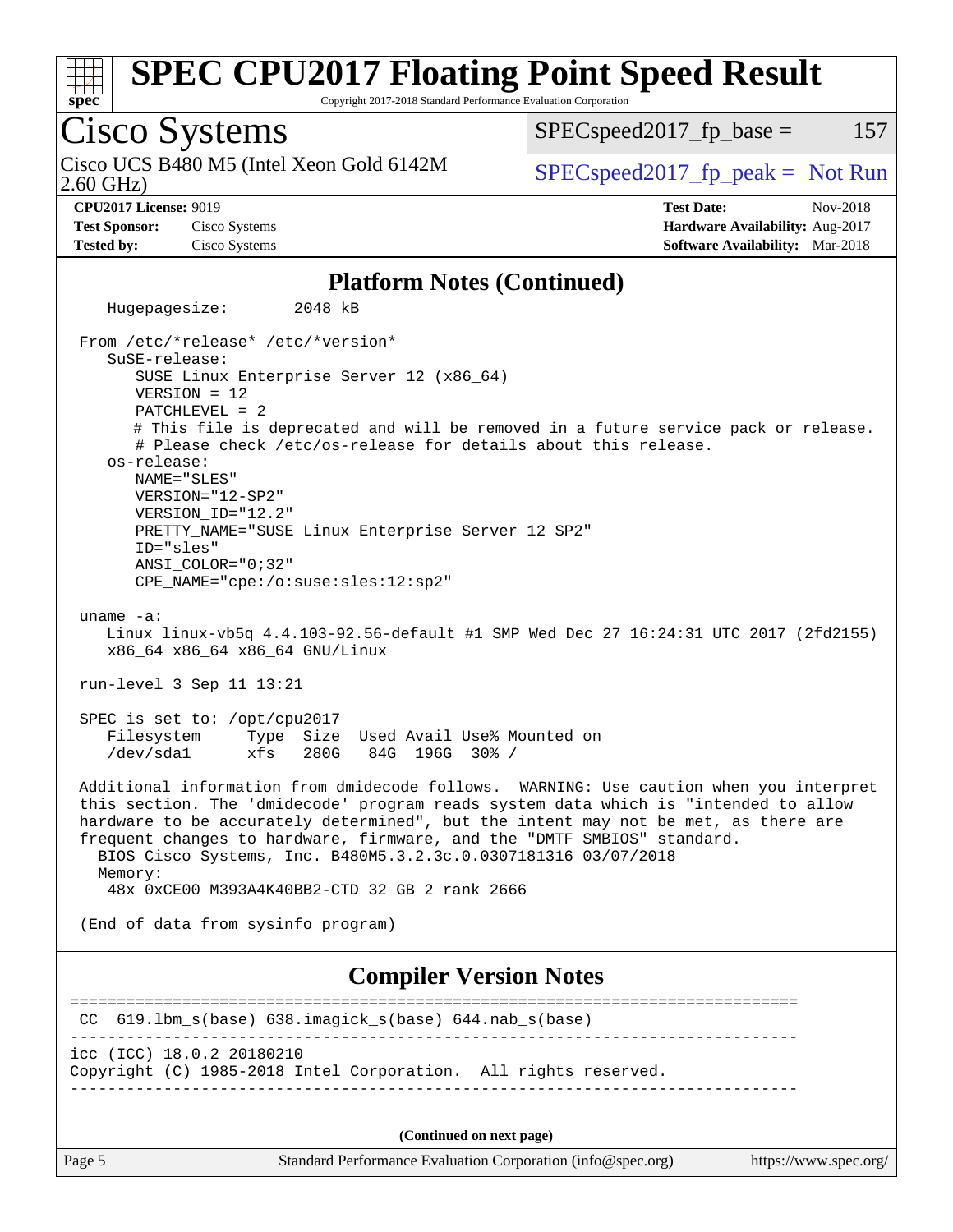

Copyright 2017-2018 Standard Performance Evaluation Corporation

Cisco Systems<br>Cisco UCS B480 M5 (Intel Xeon Gold 6142M 2.60 GHz)

 $SPEC speed2017_fp\_base = 157$ 

 $SPEC speed2017_fp\_peak = Not Run$ **[CPU2017 License:](http://www.spec.org/auto/cpu2017/Docs/result-fields.html#CPU2017License)** 9019 **[Test Date:](http://www.spec.org/auto/cpu2017/Docs/result-fields.html#TestDate)** Nov-2018

**[Test Sponsor:](http://www.spec.org/auto/cpu2017/Docs/result-fields.html#TestSponsor)** Cisco Systems **[Hardware Availability:](http://www.spec.org/auto/cpu2017/Docs/result-fields.html#HardwareAvailability)** Aug-2017 **[Tested by:](http://www.spec.org/auto/cpu2017/Docs/result-fields.html#Testedby)** Cisco Systems **[Software Availability:](http://www.spec.org/auto/cpu2017/Docs/result-fields.html#SoftwareAvailability)** Mar-2018

## **[Compiler Version Notes \(Continued\)](http://www.spec.org/auto/cpu2017/Docs/result-fields.html#CompilerVersionNotes)**

| FC 607.cactuBSSN s(base)                                                                                                   |
|----------------------------------------------------------------------------------------------------------------------------|
|                                                                                                                            |
| icpc (ICC) 18.0.2 20180210<br>Copyright (C) 1985-2018 Intel Corporation. All rights reserved.<br>icc (ICC) 18.0.2 20180210 |
| Copyright (C) 1985-2018 Intel Corporation. All rights reserved.<br>ifort (IFORT) 18.0.2 20180210                           |
| Copyright (C) 1985-2018 Intel Corporation. All rights reserved.                                                            |
|                                                                                                                            |
| $FC 603.bwaves_s(base) 649.fotonik3d_s(base) 654.roms_s(base)$                                                             |
| ifort (IFORT) 18.0.2 20180210<br>Copyright (C) 1985-2018 Intel Corporation. All rights reserved.                           |
| CC $621.wrf$ s(base) $627.cam4$ s(base) $628.pop2$ s(base)                                                                 |
| ifort (IFORT) 18.0.2 20180210                                                                                              |
| Copyright (C) 1985-2018 Intel Corporation. All rights reserved.<br>icc (ICC) 18.0.2 20180210                               |
| Copyright (C) 1985-2018 Intel Corporation. All rights reserved.                                                            |

## **[Base Compiler Invocation](http://www.spec.org/auto/cpu2017/Docs/result-fields.html#BaseCompilerInvocation)**

[C benchmarks](http://www.spec.org/auto/cpu2017/Docs/result-fields.html#Cbenchmarks): [icc -m64 -std=c11](http://www.spec.org/cpu2017/results/res2018q4/cpu2017-20181113-09744.flags.html#user_CCbase_intel_icc_64bit_c11_33ee0cdaae7deeeab2a9725423ba97205ce30f63b9926c2519791662299b76a0318f32ddfffdc46587804de3178b4f9328c46fa7c2b0cd779d7a61945c91cd35)

[Fortran benchmarks](http://www.spec.org/auto/cpu2017/Docs/result-fields.html#Fortranbenchmarks): [ifort -m64](http://www.spec.org/cpu2017/results/res2018q4/cpu2017-20181113-09744.flags.html#user_FCbase_intel_ifort_64bit_24f2bb282fbaeffd6157abe4f878425411749daecae9a33200eee2bee2fe76f3b89351d69a8130dd5949958ce389cf37ff59a95e7a40d588e8d3a57e0c3fd751)

[Benchmarks using both Fortran and C](http://www.spec.org/auto/cpu2017/Docs/result-fields.html#BenchmarksusingbothFortranandC): [ifort -m64](http://www.spec.org/cpu2017/results/res2018q4/cpu2017-20181113-09744.flags.html#user_CC_FCbase_intel_ifort_64bit_24f2bb282fbaeffd6157abe4f878425411749daecae9a33200eee2bee2fe76f3b89351d69a8130dd5949958ce389cf37ff59a95e7a40d588e8d3a57e0c3fd751) [icc -m64 -std=c11](http://www.spec.org/cpu2017/results/res2018q4/cpu2017-20181113-09744.flags.html#user_CC_FCbase_intel_icc_64bit_c11_33ee0cdaae7deeeab2a9725423ba97205ce30f63b9926c2519791662299b76a0318f32ddfffdc46587804de3178b4f9328c46fa7c2b0cd779d7a61945c91cd35)

[Benchmarks using Fortran, C, and C++:](http://www.spec.org/auto/cpu2017/Docs/result-fields.html#BenchmarksusingFortranCandCXX) [icpc -m64](http://www.spec.org/cpu2017/results/res2018q4/cpu2017-20181113-09744.flags.html#user_CC_CXX_FCbase_intel_icpc_64bit_4ecb2543ae3f1412ef961e0650ca070fec7b7afdcd6ed48761b84423119d1bf6bdf5cad15b44d48e7256388bc77273b966e5eb805aefd121eb22e9299b2ec9d9) [icc -m64 -std=c11](http://www.spec.org/cpu2017/results/res2018q4/cpu2017-20181113-09744.flags.html#user_CC_CXX_FCbase_intel_icc_64bit_c11_33ee0cdaae7deeeab2a9725423ba97205ce30f63b9926c2519791662299b76a0318f32ddfffdc46587804de3178b4f9328c46fa7c2b0cd779d7a61945c91cd35) [ifort -m64](http://www.spec.org/cpu2017/results/res2018q4/cpu2017-20181113-09744.flags.html#user_CC_CXX_FCbase_intel_ifort_64bit_24f2bb282fbaeffd6157abe4f878425411749daecae9a33200eee2bee2fe76f3b89351d69a8130dd5949958ce389cf37ff59a95e7a40d588e8d3a57e0c3fd751)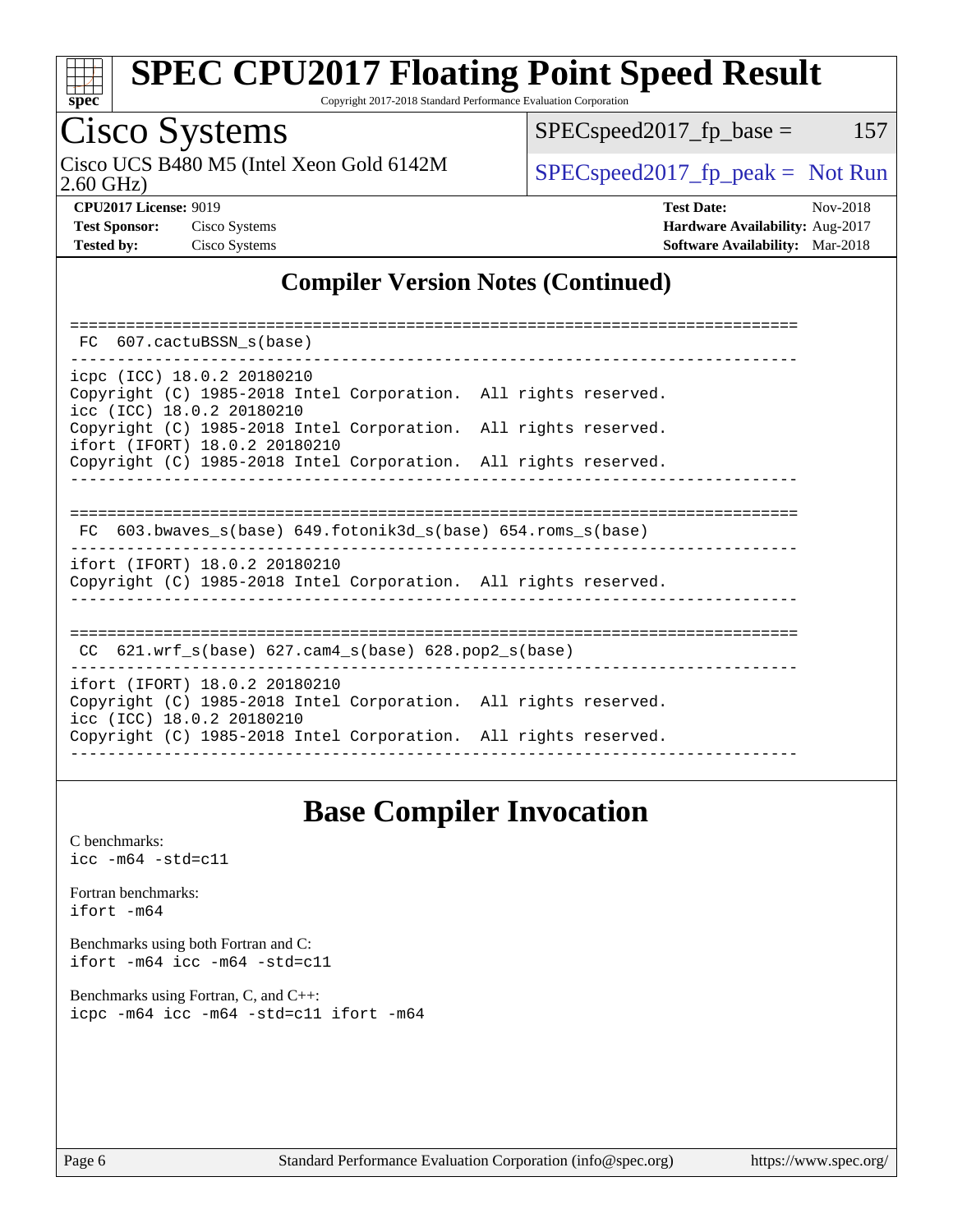

Copyright 2017-2018 Standard Performance Evaluation Corporation

## Cisco Systems

Cisco UCS B480 M5 (Intel Xeon Gold 6142M  $\big|$  [SPECspeed2017\\_fp\\_peak =](http://www.spec.org/auto/cpu2017/Docs/result-fields.html#SPECspeed2017fppeak) Not Run

 $SPEC speed2017_fp\_base = 157$ 

2.60 GHz)

**[CPU2017 License:](http://www.spec.org/auto/cpu2017/Docs/result-fields.html#CPU2017License)** 9019 **[Test Date:](http://www.spec.org/auto/cpu2017/Docs/result-fields.html#TestDate)** Nov-2018 **[Test Sponsor:](http://www.spec.org/auto/cpu2017/Docs/result-fields.html#TestSponsor)** Cisco Systems **[Hardware Availability:](http://www.spec.org/auto/cpu2017/Docs/result-fields.html#HardwareAvailability)** Aug-2017 **[Tested by:](http://www.spec.org/auto/cpu2017/Docs/result-fields.html#Testedby)** Cisco Systems **[Software Availability:](http://www.spec.org/auto/cpu2017/Docs/result-fields.html#SoftwareAvailability)** Mar-2018

## **[Base Portability Flags](http://www.spec.org/auto/cpu2017/Docs/result-fields.html#BasePortabilityFlags)**

 603.bwaves\_s: [-DSPEC\\_LP64](http://www.spec.org/cpu2017/results/res2018q4/cpu2017-20181113-09744.flags.html#suite_basePORTABILITY603_bwaves_s_DSPEC_LP64) 607.cactuBSSN\_s: [-DSPEC\\_LP64](http://www.spec.org/cpu2017/results/res2018q4/cpu2017-20181113-09744.flags.html#suite_basePORTABILITY607_cactuBSSN_s_DSPEC_LP64) 619.lbm\_s: [-DSPEC\\_LP64](http://www.spec.org/cpu2017/results/res2018q4/cpu2017-20181113-09744.flags.html#suite_basePORTABILITY619_lbm_s_DSPEC_LP64) 621.wrf\_s: [-DSPEC\\_LP64](http://www.spec.org/cpu2017/results/res2018q4/cpu2017-20181113-09744.flags.html#suite_basePORTABILITY621_wrf_s_DSPEC_LP64) [-DSPEC\\_CASE\\_FLAG](http://www.spec.org/cpu2017/results/res2018q4/cpu2017-20181113-09744.flags.html#b621.wrf_s_baseCPORTABILITY_DSPEC_CASE_FLAG) [-convert big\\_endian](http://www.spec.org/cpu2017/results/res2018q4/cpu2017-20181113-09744.flags.html#user_baseFPORTABILITY621_wrf_s_convert_big_endian_c3194028bc08c63ac5d04de18c48ce6d347e4e562e8892b8bdbdc0214820426deb8554edfa529a3fb25a586e65a3d812c835984020483e7e73212c4d31a38223) 627.cam4\_s: [-DSPEC\\_LP64](http://www.spec.org/cpu2017/results/res2018q4/cpu2017-20181113-09744.flags.html#suite_basePORTABILITY627_cam4_s_DSPEC_LP64) [-DSPEC\\_CASE\\_FLAG](http://www.spec.org/cpu2017/results/res2018q4/cpu2017-20181113-09744.flags.html#b627.cam4_s_baseCPORTABILITY_DSPEC_CASE_FLAG) 628.pop2\_s: [-DSPEC\\_LP64](http://www.spec.org/cpu2017/results/res2018q4/cpu2017-20181113-09744.flags.html#suite_basePORTABILITY628_pop2_s_DSPEC_LP64) [-DSPEC\\_CASE\\_FLAG](http://www.spec.org/cpu2017/results/res2018q4/cpu2017-20181113-09744.flags.html#b628.pop2_s_baseCPORTABILITY_DSPEC_CASE_FLAG) [-convert big\\_endian](http://www.spec.org/cpu2017/results/res2018q4/cpu2017-20181113-09744.flags.html#user_baseFPORTABILITY628_pop2_s_convert_big_endian_c3194028bc08c63ac5d04de18c48ce6d347e4e562e8892b8bdbdc0214820426deb8554edfa529a3fb25a586e65a3d812c835984020483e7e73212c4d31a38223) [-assume byterecl](http://www.spec.org/cpu2017/results/res2018q4/cpu2017-20181113-09744.flags.html#user_baseFPORTABILITY628_pop2_s_assume_byterecl_7e47d18b9513cf18525430bbf0f2177aa9bf368bc7a059c09b2c06a34b53bd3447c950d3f8d6c70e3faf3a05c8557d66a5798b567902e8849adc142926523472) 638.imagick\_s: [-DSPEC\\_LP64](http://www.spec.org/cpu2017/results/res2018q4/cpu2017-20181113-09744.flags.html#suite_basePORTABILITY638_imagick_s_DSPEC_LP64) 644.nab\_s: [-DSPEC\\_LP64](http://www.spec.org/cpu2017/results/res2018q4/cpu2017-20181113-09744.flags.html#suite_basePORTABILITY644_nab_s_DSPEC_LP64) 649.fotonik3d\_s: [-DSPEC\\_LP64](http://www.spec.org/cpu2017/results/res2018q4/cpu2017-20181113-09744.flags.html#suite_basePORTABILITY649_fotonik3d_s_DSPEC_LP64) 654.roms\_s: [-DSPEC\\_LP64](http://www.spec.org/cpu2017/results/res2018q4/cpu2017-20181113-09744.flags.html#suite_basePORTABILITY654_roms_s_DSPEC_LP64)

## **[Base Optimization Flags](http://www.spec.org/auto/cpu2017/Docs/result-fields.html#BaseOptimizationFlags)**

### [C benchmarks](http://www.spec.org/auto/cpu2017/Docs/result-fields.html#Cbenchmarks):

[-Wl,-z,muldefs](http://www.spec.org/cpu2017/results/res2018q4/cpu2017-20181113-09744.flags.html#user_CCbase_link_force_multiple1_b4cbdb97b34bdee9ceefcfe54f4c8ea74255f0b02a4b23e853cdb0e18eb4525ac79b5a88067c842dd0ee6996c24547a27a4b99331201badda8798ef8a743f577) [-xCORE-AVX512](http://www.spec.org/cpu2017/results/res2018q4/cpu2017-20181113-09744.flags.html#user_CCbase_f-xCORE-AVX512) [-ipo](http://www.spec.org/cpu2017/results/res2018q4/cpu2017-20181113-09744.flags.html#user_CCbase_f-ipo) [-O3](http://www.spec.org/cpu2017/results/res2018q4/cpu2017-20181113-09744.flags.html#user_CCbase_f-O3) [-no-prec-div](http://www.spec.org/cpu2017/results/res2018q4/cpu2017-20181113-09744.flags.html#user_CCbase_f-no-prec-div) [-qopt-prefetch](http://www.spec.org/cpu2017/results/res2018q4/cpu2017-20181113-09744.flags.html#user_CCbase_f-qopt-prefetch) [-ffinite-math-only](http://www.spec.org/cpu2017/results/res2018q4/cpu2017-20181113-09744.flags.html#user_CCbase_f_finite_math_only_cb91587bd2077682c4b38af759c288ed7c732db004271a9512da14a4f8007909a5f1427ecbf1a0fb78ff2a814402c6114ac565ca162485bbcae155b5e4258871) [-qopt-mem-layout-trans=3](http://www.spec.org/cpu2017/results/res2018q4/cpu2017-20181113-09744.flags.html#user_CCbase_f-qopt-mem-layout-trans_de80db37974c74b1f0e20d883f0b675c88c3b01e9d123adea9b28688d64333345fb62bc4a798493513fdb68f60282f9a726aa07f478b2f7113531aecce732043) [-qopenmp](http://www.spec.org/cpu2017/results/res2018q4/cpu2017-20181113-09744.flags.html#user_CCbase_qopenmp_16be0c44f24f464004c6784a7acb94aca937f053568ce72f94b139a11c7c168634a55f6653758ddd83bcf7b8463e8028bb0b48b77bcddc6b78d5d95bb1df2967) [-DSPEC\\_OPENMP](http://www.spec.org/cpu2017/results/res2018q4/cpu2017-20181113-09744.flags.html#suite_CCbase_DSPEC_OPENMP) [-L/usr/local/je5.0.1-64/lib](http://www.spec.org/cpu2017/results/res2018q4/cpu2017-20181113-09744.flags.html#user_CCbase_jemalloc_link_path64_4b10a636b7bce113509b17f3bd0d6226c5fb2346b9178c2d0232c14f04ab830f976640479e5c33dc2bcbbdad86ecfb6634cbbd4418746f06f368b512fced5394) [-ljemalloc](http://www.spec.org/cpu2017/results/res2018q4/cpu2017-20181113-09744.flags.html#user_CCbase_jemalloc_link_lib_d1249b907c500fa1c0672f44f562e3d0f79738ae9e3c4a9c376d49f265a04b9c99b167ecedbf6711b3085be911c67ff61f150a17b3472be731631ba4d0471706)

### [Fortran benchmarks](http://www.spec.org/auto/cpu2017/Docs/result-fields.html#Fortranbenchmarks):

[-Wl,-z,muldefs](http://www.spec.org/cpu2017/results/res2018q4/cpu2017-20181113-09744.flags.html#user_FCbase_link_force_multiple1_b4cbdb97b34bdee9ceefcfe54f4c8ea74255f0b02a4b23e853cdb0e18eb4525ac79b5a88067c842dd0ee6996c24547a27a4b99331201badda8798ef8a743f577) [-DSPEC\\_OPENMP](http://www.spec.org/cpu2017/results/res2018q4/cpu2017-20181113-09744.flags.html#suite_FCbase_DSPEC_OPENMP) [-xCORE-AVX512](http://www.spec.org/cpu2017/results/res2018q4/cpu2017-20181113-09744.flags.html#user_FCbase_f-xCORE-AVX512) [-ipo](http://www.spec.org/cpu2017/results/res2018q4/cpu2017-20181113-09744.flags.html#user_FCbase_f-ipo) [-O3](http://www.spec.org/cpu2017/results/res2018q4/cpu2017-20181113-09744.flags.html#user_FCbase_f-O3) [-no-prec-div](http://www.spec.org/cpu2017/results/res2018q4/cpu2017-20181113-09744.flags.html#user_FCbase_f-no-prec-div) [-qopt-prefetch](http://www.spec.org/cpu2017/results/res2018q4/cpu2017-20181113-09744.flags.html#user_FCbase_f-qopt-prefetch) [-ffinite-math-only](http://www.spec.org/cpu2017/results/res2018q4/cpu2017-20181113-09744.flags.html#user_FCbase_f_finite_math_only_cb91587bd2077682c4b38af759c288ed7c732db004271a9512da14a4f8007909a5f1427ecbf1a0fb78ff2a814402c6114ac565ca162485bbcae155b5e4258871) [-qopt-mem-layout-trans=3](http://www.spec.org/cpu2017/results/res2018q4/cpu2017-20181113-09744.flags.html#user_FCbase_f-qopt-mem-layout-trans_de80db37974c74b1f0e20d883f0b675c88c3b01e9d123adea9b28688d64333345fb62bc4a798493513fdb68f60282f9a726aa07f478b2f7113531aecce732043) [-qopenmp](http://www.spec.org/cpu2017/results/res2018q4/cpu2017-20181113-09744.flags.html#user_FCbase_qopenmp_16be0c44f24f464004c6784a7acb94aca937f053568ce72f94b139a11c7c168634a55f6653758ddd83bcf7b8463e8028bb0b48b77bcddc6b78d5d95bb1df2967) [-nostandard-realloc-lhs](http://www.spec.org/cpu2017/results/res2018q4/cpu2017-20181113-09744.flags.html#user_FCbase_f_2003_std_realloc_82b4557e90729c0f113870c07e44d33d6f5a304b4f63d4c15d2d0f1fab99f5daaed73bdb9275d9ae411527f28b936061aa8b9c8f2d63842963b95c9dd6426b8a) [-L/usr/local/je5.0.1-64/lib](http://www.spec.org/cpu2017/results/res2018q4/cpu2017-20181113-09744.flags.html#user_FCbase_jemalloc_link_path64_4b10a636b7bce113509b17f3bd0d6226c5fb2346b9178c2d0232c14f04ab830f976640479e5c33dc2bcbbdad86ecfb6634cbbd4418746f06f368b512fced5394) [-ljemalloc](http://www.spec.org/cpu2017/results/res2018q4/cpu2017-20181113-09744.flags.html#user_FCbase_jemalloc_link_lib_d1249b907c500fa1c0672f44f562e3d0f79738ae9e3c4a9c376d49f265a04b9c99b167ecedbf6711b3085be911c67ff61f150a17b3472be731631ba4d0471706)

### [Benchmarks using both Fortran and C](http://www.spec.org/auto/cpu2017/Docs/result-fields.html#BenchmarksusingbothFortranandC):

[-Wl,-z,muldefs](http://www.spec.org/cpu2017/results/res2018q4/cpu2017-20181113-09744.flags.html#user_CC_FCbase_link_force_multiple1_b4cbdb97b34bdee9ceefcfe54f4c8ea74255f0b02a4b23e853cdb0e18eb4525ac79b5a88067c842dd0ee6996c24547a27a4b99331201badda8798ef8a743f577) [-xCORE-AVX512](http://www.spec.org/cpu2017/results/res2018q4/cpu2017-20181113-09744.flags.html#user_CC_FCbase_f-xCORE-AVX512) [-ipo](http://www.spec.org/cpu2017/results/res2018q4/cpu2017-20181113-09744.flags.html#user_CC_FCbase_f-ipo) [-O3](http://www.spec.org/cpu2017/results/res2018q4/cpu2017-20181113-09744.flags.html#user_CC_FCbase_f-O3) [-no-prec-div](http://www.spec.org/cpu2017/results/res2018q4/cpu2017-20181113-09744.flags.html#user_CC_FCbase_f-no-prec-div) [-qopt-prefetch](http://www.spec.org/cpu2017/results/res2018q4/cpu2017-20181113-09744.flags.html#user_CC_FCbase_f-qopt-prefetch) [-ffinite-math-only](http://www.spec.org/cpu2017/results/res2018q4/cpu2017-20181113-09744.flags.html#user_CC_FCbase_f_finite_math_only_cb91587bd2077682c4b38af759c288ed7c732db004271a9512da14a4f8007909a5f1427ecbf1a0fb78ff2a814402c6114ac565ca162485bbcae155b5e4258871) [-qopt-mem-layout-trans=3](http://www.spec.org/cpu2017/results/res2018q4/cpu2017-20181113-09744.flags.html#user_CC_FCbase_f-qopt-mem-layout-trans_de80db37974c74b1f0e20d883f0b675c88c3b01e9d123adea9b28688d64333345fb62bc4a798493513fdb68f60282f9a726aa07f478b2f7113531aecce732043) [-qopenmp](http://www.spec.org/cpu2017/results/res2018q4/cpu2017-20181113-09744.flags.html#user_CC_FCbase_qopenmp_16be0c44f24f464004c6784a7acb94aca937f053568ce72f94b139a11c7c168634a55f6653758ddd83bcf7b8463e8028bb0b48b77bcddc6b78d5d95bb1df2967) [-DSPEC\\_OPENMP](http://www.spec.org/cpu2017/results/res2018q4/cpu2017-20181113-09744.flags.html#suite_CC_FCbase_DSPEC_OPENMP) [-nostandard-realloc-lhs](http://www.spec.org/cpu2017/results/res2018q4/cpu2017-20181113-09744.flags.html#user_CC_FCbase_f_2003_std_realloc_82b4557e90729c0f113870c07e44d33d6f5a304b4f63d4c15d2d0f1fab99f5daaed73bdb9275d9ae411527f28b936061aa8b9c8f2d63842963b95c9dd6426b8a) [-L/usr/local/je5.0.1-64/lib](http://www.spec.org/cpu2017/results/res2018q4/cpu2017-20181113-09744.flags.html#user_CC_FCbase_jemalloc_link_path64_4b10a636b7bce113509b17f3bd0d6226c5fb2346b9178c2d0232c14f04ab830f976640479e5c33dc2bcbbdad86ecfb6634cbbd4418746f06f368b512fced5394) [-ljemalloc](http://www.spec.org/cpu2017/results/res2018q4/cpu2017-20181113-09744.flags.html#user_CC_FCbase_jemalloc_link_lib_d1249b907c500fa1c0672f44f562e3d0f79738ae9e3c4a9c376d49f265a04b9c99b167ecedbf6711b3085be911c67ff61f150a17b3472be731631ba4d0471706)

### [Benchmarks using Fortran, C, and C++:](http://www.spec.org/auto/cpu2017/Docs/result-fields.html#BenchmarksusingFortranCandCXX)

[-Wl,-z,muldefs](http://www.spec.org/cpu2017/results/res2018q4/cpu2017-20181113-09744.flags.html#user_CC_CXX_FCbase_link_force_multiple1_b4cbdb97b34bdee9ceefcfe54f4c8ea74255f0b02a4b23e853cdb0e18eb4525ac79b5a88067c842dd0ee6996c24547a27a4b99331201badda8798ef8a743f577) [-xCORE-AVX512](http://www.spec.org/cpu2017/results/res2018q4/cpu2017-20181113-09744.flags.html#user_CC_CXX_FCbase_f-xCORE-AVX512) [-ipo](http://www.spec.org/cpu2017/results/res2018q4/cpu2017-20181113-09744.flags.html#user_CC_CXX_FCbase_f-ipo) [-O3](http://www.spec.org/cpu2017/results/res2018q4/cpu2017-20181113-09744.flags.html#user_CC_CXX_FCbase_f-O3) [-no-prec-div](http://www.spec.org/cpu2017/results/res2018q4/cpu2017-20181113-09744.flags.html#user_CC_CXX_FCbase_f-no-prec-div) [-qopt-prefetch](http://www.spec.org/cpu2017/results/res2018q4/cpu2017-20181113-09744.flags.html#user_CC_CXX_FCbase_f-qopt-prefetch) [-ffinite-math-only](http://www.spec.org/cpu2017/results/res2018q4/cpu2017-20181113-09744.flags.html#user_CC_CXX_FCbase_f_finite_math_only_cb91587bd2077682c4b38af759c288ed7c732db004271a9512da14a4f8007909a5f1427ecbf1a0fb78ff2a814402c6114ac565ca162485bbcae155b5e4258871) [-qopt-mem-layout-trans=3](http://www.spec.org/cpu2017/results/res2018q4/cpu2017-20181113-09744.flags.html#user_CC_CXX_FCbase_f-qopt-mem-layout-trans_de80db37974c74b1f0e20d883f0b675c88c3b01e9d123adea9b28688d64333345fb62bc4a798493513fdb68f60282f9a726aa07f478b2f7113531aecce732043) [-qopenmp](http://www.spec.org/cpu2017/results/res2018q4/cpu2017-20181113-09744.flags.html#user_CC_CXX_FCbase_qopenmp_16be0c44f24f464004c6784a7acb94aca937f053568ce72f94b139a11c7c168634a55f6653758ddd83bcf7b8463e8028bb0b48b77bcddc6b78d5d95bb1df2967) [-DSPEC\\_OPENMP](http://www.spec.org/cpu2017/results/res2018q4/cpu2017-20181113-09744.flags.html#suite_CC_CXX_FCbase_DSPEC_OPENMP) [-nostandard-realloc-lhs](http://www.spec.org/cpu2017/results/res2018q4/cpu2017-20181113-09744.flags.html#user_CC_CXX_FCbase_f_2003_std_realloc_82b4557e90729c0f113870c07e44d33d6f5a304b4f63d4c15d2d0f1fab99f5daaed73bdb9275d9ae411527f28b936061aa8b9c8f2d63842963b95c9dd6426b8a) [-L/usr/local/je5.0.1-64/lib](http://www.spec.org/cpu2017/results/res2018q4/cpu2017-20181113-09744.flags.html#user_CC_CXX_FCbase_jemalloc_link_path64_4b10a636b7bce113509b17f3bd0d6226c5fb2346b9178c2d0232c14f04ab830f976640479e5c33dc2bcbbdad86ecfb6634cbbd4418746f06f368b512fced5394) [-ljemalloc](http://www.spec.org/cpu2017/results/res2018q4/cpu2017-20181113-09744.flags.html#user_CC_CXX_FCbase_jemalloc_link_lib_d1249b907c500fa1c0672f44f562e3d0f79738ae9e3c4a9c376d49f265a04b9c99b167ecedbf6711b3085be911c67ff61f150a17b3472be731631ba4d0471706)

The flags files that were used to format this result can be browsed at <http://www.spec.org/cpu2017/flags/Intel-ic18.0-official-linux64.2017-12-21.html> <http://www.spec.org/cpu2017/flags/Cisco-Platform-Settings-V1.2-revH.html>

You can also download the XML flags sources by saving the following links: <http://www.spec.org/cpu2017/flags/Intel-ic18.0-official-linux64.2017-12-21.xml> <http://www.spec.org/cpu2017/flags/Cisco-Platform-Settings-V1.2-revH.xml>